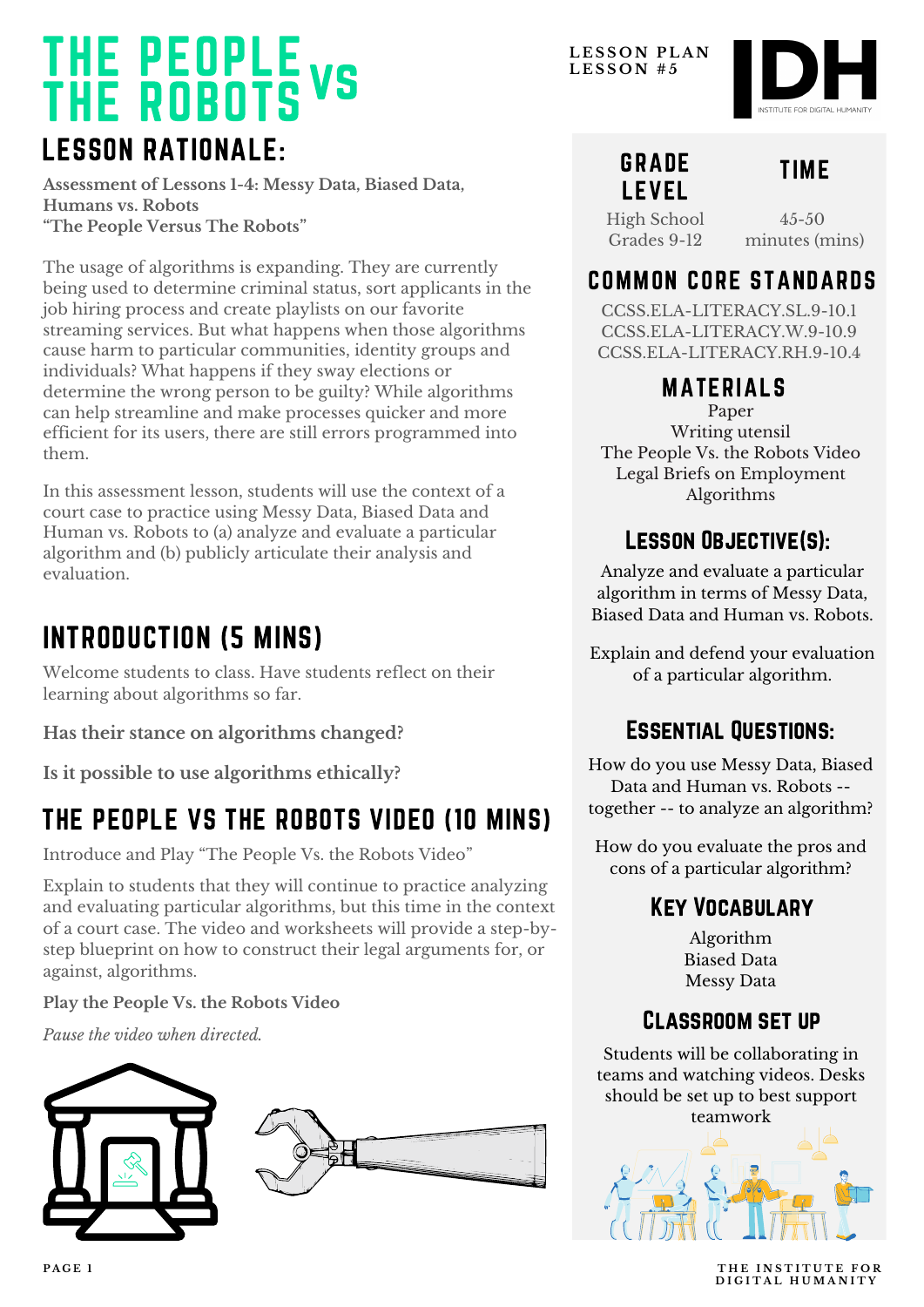## THE PEOPLE VS. THE ROBOTS: SET UP (2 MINS)

Put the students into three teams: A, B, and C. Hand out Legal Briefs: Employment Algorithms to all the teams.





Explain to the students that each team (A, B, C) will be responsible for arguing (for, or against) a specific part of an algorithm (using Messy Data, Biased Data, and Humans Vs. Robots). Before each section, the video will give them a specific question to argue.

## THE PEOPLE VS. THE ROBOTS: ARGUMENT PREPARATION (10 MINS)

Explain to students they will now be following the example provided in the video to make their arguments (pro and con) for the Axis of Bias and the Axis of Storytelling.

Instruct the students to begin reviewing their team ' s (A, B, or C) assigned Legal Brief. Have them think about what evidence will be useful to argue their case.

**DIGGING DEEPER (Optional)** Tell the students that this video creates a blueprint for them to curate their legal debates. In faceto-face classes, they can film their parts. In virtual classes, they can use the People Vs. The Robots Zoom Backgrounds to designate their teams.

## THE PEOPLE VERSUS THE ROBOTS: BIASED DATA (8 MINS)

**Play The People Vs. The Robots video. Press pause when instructed.**

Following the question asked in the video, have teams A and B argue for and against the Axis of Bias. Start with Team A. Give them 3 minutes to share their case. Then, give Team B three minutes to respond. Encourage the students to use the research in the Legal Briefs to make their argument.

## THE PEOPLE VERSUS THE ROBOTS: HUMANS VS ROBOTS (WHO GETS TO TELL YOUR STORY?) (8 MINS)



**Play The People Vs. The Robots video. Press pause when instructed.**

Following the questions asked in the video, have teams C and D argue for and against the Axis of Storytelling**. Start with Team C.** Give them 3 minutes to argue. Then give Team D three minutes to respond. Encourage the students to use the research in the Legal Briefs to make their argument.

### THE PEOPLE VERSUS THE ROBOTS: HUMANS VS ROBOTS (WHO GETS TO TELL YOUR STORY?) (8 MINS)

**Play The People Vs. The Robots video. Press pause when instructed.**

Following the questions asked in the video, have teams C and D argue for and against the Axis of Storytelling.

Start with Team C. Give them 3 minutes to argue. Then give Team D three minutes to respond. Encourage the students to use the research in the Legal Briefs to make their argument

## THE PEOPLE VERSUS THE ROBOTS: JURY VOTING (2 MINS)

**Play The People Vs. The Robots video. Press pause when instructed.**

Have the students take a vote on which side -- the plaintiff or the defense -- made the best case

## THE PEOPLE VERSUS THE ROBOTS: CONCLUSION (5 MINS)

**Play The People Vs. The Robots video**

When it ends, ask the students which arguments -- along with Messy Data, Biased Data and Humans vs. Robots-- **were the most important or least important in their decision?**

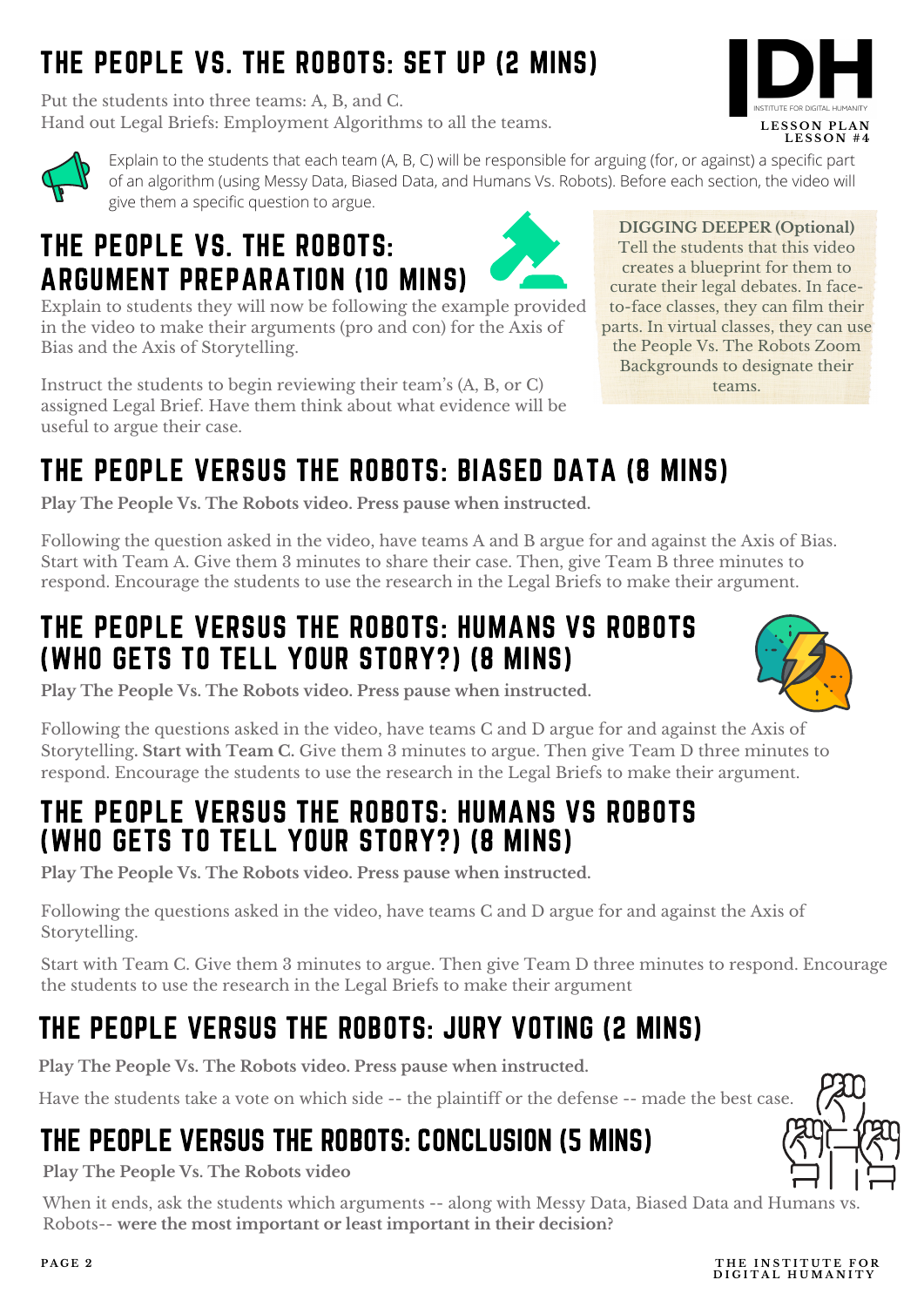## LEGAL BRIEFS: THE PEOPLE VERSUS THE ROBOTS:

#### **EMPLOYMENT ALGORITHMS**

#### **Team A:**

#### **ATTORNEYS ARGUING FOR EMPLOYMENT ALGORITHMS WITH AXIS OF BIAS**

#### **Employment Algorithms Improve Employee Retention, Which Helps Diversity**

The study, which was conducted by Mitchell Hoffman, Lisa B. Kahn and Danielle Li, observed over 300,000 hires across 15 companies that employ low-skill workers such as call center operators or data entry employees….Before the study, the average worker hired across these 15 companies lasted just 99 days in the position. Retention rates are among the most important metrics to consider in recruiting, due to the high cost of hiring new workers—one study estimates that replacing a single employee costs companies an average of six to nine months' salary, between recruitment efforts, training costs and productivity losses. Because of the cost associated with low retention rates, you'll understand that it's a big deal that this study concluded that retention rates increased by 15 percent when an algorithm chose the hire.

#### **Humans, Not Algorithms, Are Biased When Making Employment Decisions**

"Humans are inherently biased—and machine learning capabilities can end up perpetuating that bias because that data itself might be biased, " said Amy Hodler, director, Graph Analytics and AI Programs at Neo4j. "At the end of the day, the ML models are written by a human. AI today is effective for specific, well-defined tasks but struggles with ambiguity which can lead to subpar or even disastrous results.

#### **Employment Algorithms Help With Diversity**

"What we've found is regardless of [the industry], whether it's restaurants, retail, call centers it actually increases the diversity of the population," says Jason Taylor, Infor's chief scientist for human capital management. In Infor's forthcoming report, they found that using an algorithm to help with hiring increased their wholesale clients' Hispanic hires by 31 percent. For their restaurant clients, African American hires increased by 60 percent. "What a systematic process does is it knows no color, no race, no ethnicity," says Taylor. "When [a hiring manager] doesn't know a person and they don't know what to look for, they basically hire people like themselves. It's 'We have something in common,' or 'Oh, I like you,' then it's 'Okay you're hired.' What this does is it provides them with an objective piece of information that shows the probability that they're going to be successful in the role. So it helps to qualify that pool."

<https://www.techrepublic.com/article/inclusive-ai-are-ai-hiring-tools-hurting-corporate-diversity/>

<https://www.theatlantic.com/business/archive/2015/06/algorithm-hiring-diversity-HR/396374/>

<sup>1</sup> Christina Boode, "Algorithms Hire Better Than Humans," *Quora*, December 1, 2015. <https://goarya.com/blog/algorithms-hire-better-than-humans/> 2 R. Dallon Adams, "Inclusive AI: Are AI Hiring Tools Hurting Corporate Diversity," Techrepublic, June 25, 2020.

<sup>3</sup> Bouree Lam, "For More Workplace Diversity, Should Algorithms Make More Hiring Decisions," The Atlantic, June 22, 2015.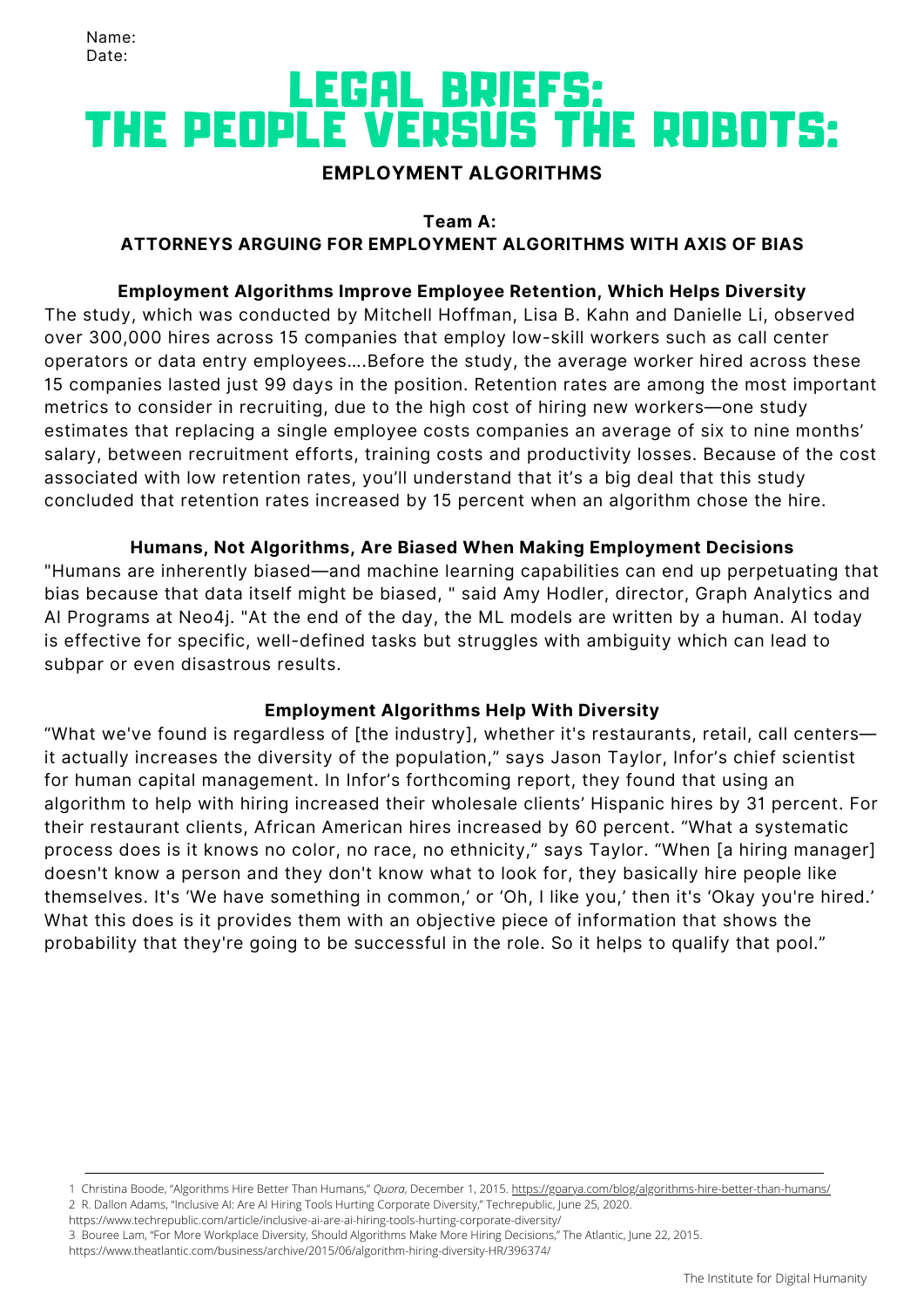## LEGAL BRIEFS: THE PEOPLE VERSUS THE ROBOTS:

#### **TEAM B: ATTORNEYS ARGUING AGAINST EMPLOYMENT ALGORITHMS VIA THE AXIS OF BIAS**

#### **EMPLOYMENT ALGORITHMS DISCRIMINATE AGAINST DISABLED PEOPLE "BY DEFAULT"**

"The problem that people with disabilities face through this kind of AI is, even if they have a strong set of positive qualities for certain jobs, the AI is unlikely to highlight those features and could generate low scores for those individuals. Characteristics such as typical enunciation and speaking at a specific pace are qualities that might correlate with effective salespersons. Further, perhaps leaning forward with one arm on the table signals an interpersonal comfort that prior high-performing salespersons often display. The AI system would have identified this relationship from the "training data"—the video interviews and the sales outcomes collected from current employees. However, people with disabilities will not benefit if their qualities manifest physically in a way the algorithm has not seen in that training data. If their facial attributes or mannerisms are different than the norm, they get no credit, even if their traits would be as beneficial to the job."

#### **EMPLOYMENT ALGORITHMS DISCRIMINATE AGAINST WOMEN AND PEOPLE OF COLOR**

"In some cases, however, the chances of getting the job for which you have applied for are systematically biased. For example, it has been shown that in the US labour market, African-American names are [systematically](https://www.nber.org/papers/w9873) discriminated against, while white names receive more callbacks for interviews. However, we observe bias not only because of human error, but also because the algorithms increasingly used by recruiters are not neutral; rather, they reproduce the same human errors they are supposed to eliminate. For example, the algorithm that Amazon employed between 2014 and 2017 to screen job applicants reportedly penalised words such as 'women' or the names of women's colleges on [applicants'](https://www.reuters.com/article/us-amazon-com-jobs-automation-insight/amazon-scraps-secret-ai-recruiting-tool-that-showed-bias-against-women-idUSKCN1MK08G) CVs."

#### **EMPLOYMENT ALGORITHMS DISCRIMINATE IN JOB ADVERTISING**

"These predictions can lead jobs ads to be delivered in a way that reinforces gender and racial stereotypes, even when employers have no such intent. In a recent study we conducted together with colleagues from Northeastern University and USC, we found, among other things, that broadly targeted ads on Facebook for supermarket cashier positions were shown to an audience of 85% women, while jobs with taxi companies went to an audience that was approximately 75% black. This is a quintessential case of an algorithm reproducing bias from the real world, without human intervention."

4 Alex Engler, "For Some Employment Algorithms, Disability Discrimination By Default," *Brookings Insttitue,* October 31, 2019. <https://www.brookings.edu/blog/techtank/2019/10/31/for-some-employment-algorithms-disability-discrimination-by-default/>

<https://www.weforum.org/agenda/2019/05/ai-assisted-recruitment-is-biased-heres-how-to-beat-it/>

[6 Miranda Bogen, "All the Ways Hiring Algorithms Can Introduce Bias,"](https://hbr.org/2019/05/all-the-ways-hiring-algorithms-can-introduce-bias) *Harvard Business Review*, May 6, 2019. https://hbr.org/2019/05/all-the-wayshiring-algorithms-can-introduce-bias

<sup>5</sup> Julius Schulte, "AI-Assisted Recruiting Is Biased. Here's How To Make It More Fair," World Economic Forum, May 9, 2019.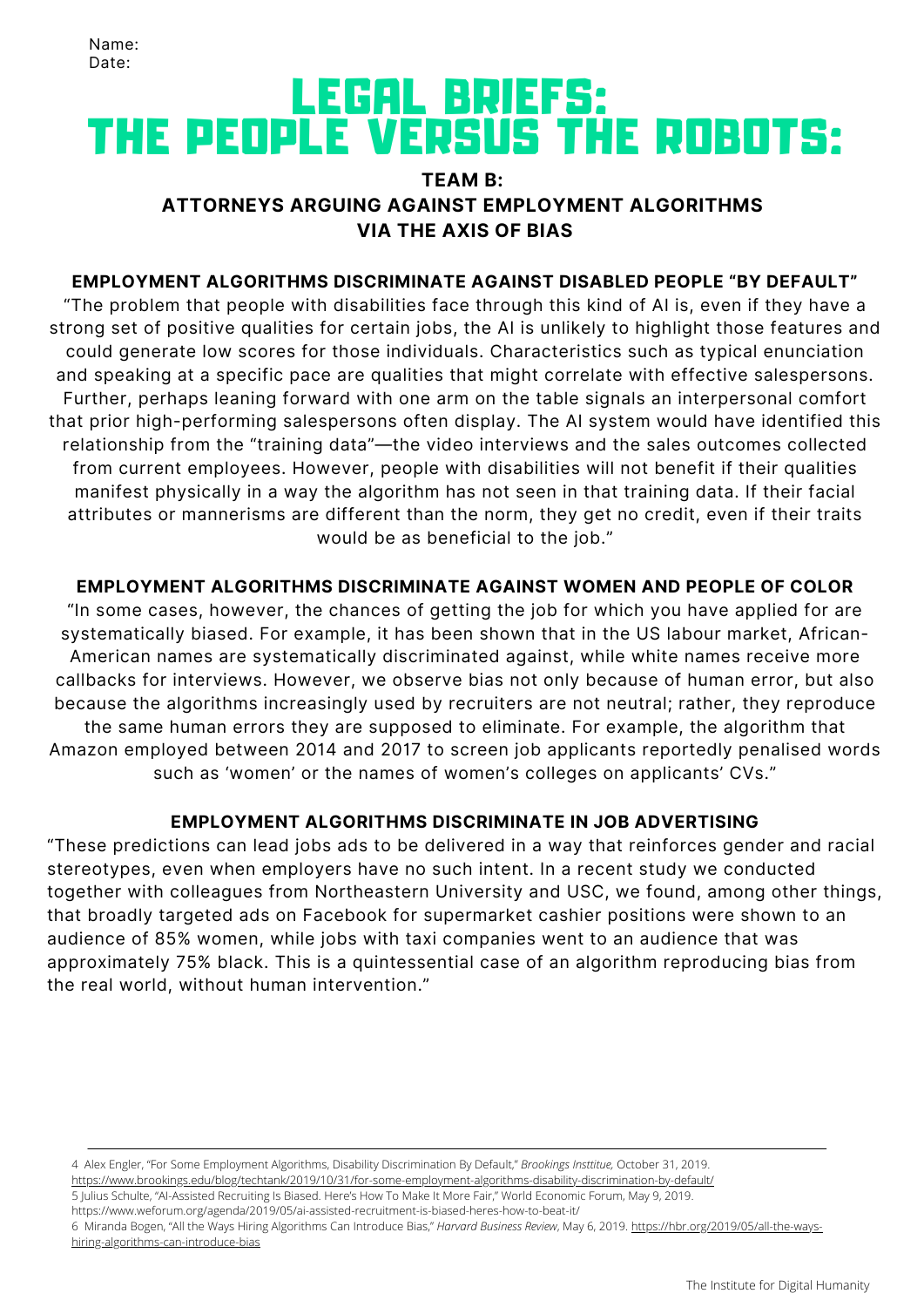## LEGAL BRIEFS: THE PEOPLE VERSUS THE ROBOTS:

#### **TEAM C: ATTORNEYS ARGUING FOR EMPLOYMENT ALGORITHMS USING THE AXIS OF STORYTELLING**

#### **ALGORITHMS MAKE BETTER HIRES THAN HUMAN**

The study also showed that the use of human discretion—that is, the use of the hiring manager's own judgement to overrule the algorithm's recommendations—was strongly correlated with worse hires. The tendency to trust one's gut feeling over a machine's recommendation, also known as "algorithm aversion", is a widely observed practice, even though it's likely hurting business practices. "It's human nature to think that some of that information you're learning in an interview is valuable," said Danielle Li, one of the researchers that worked on the study. "Is it more valuable than the information in the test? In a lot of cases, the answer is no."

#### **ALGORITHMS MAKE BETTER HIRING DECISIONS THAN HUMANS**

Job testing technologies enable firms to rely less on human judgement when making hiring decisions. Placing more weight on test scores may improve hiring decisions by reducing the influence of human bias or mistakes but may also lead firms to forgo the potentially valuable private information of their managers. We study the introduction of job testing across 15 firms employing low-skilled service sector workers. When faced with similar applicant pools, we find that managers who appear to hire against test recommendations end up with worse average hires. This suggests that managers often overrule test recommendations because they are biased or mistaken, not only because they have superior private information.

7 Christina Boode, "Algorithms Hire Better Than Humans," *Quora*, December 1, 2015. <https://goarya.com/blog/algorithms-hire-better-than-humans/> 8 R. Dallon Adams, "Inclusive AI: Are AI Hiring Tools Hurting Corporate Diversity," *Techrepublic,* June 25, 2020.

<https://www.techrepublic.com/article/inclusive-ai-are-ai-hiring-tools-hurting-corporate-diversity/>